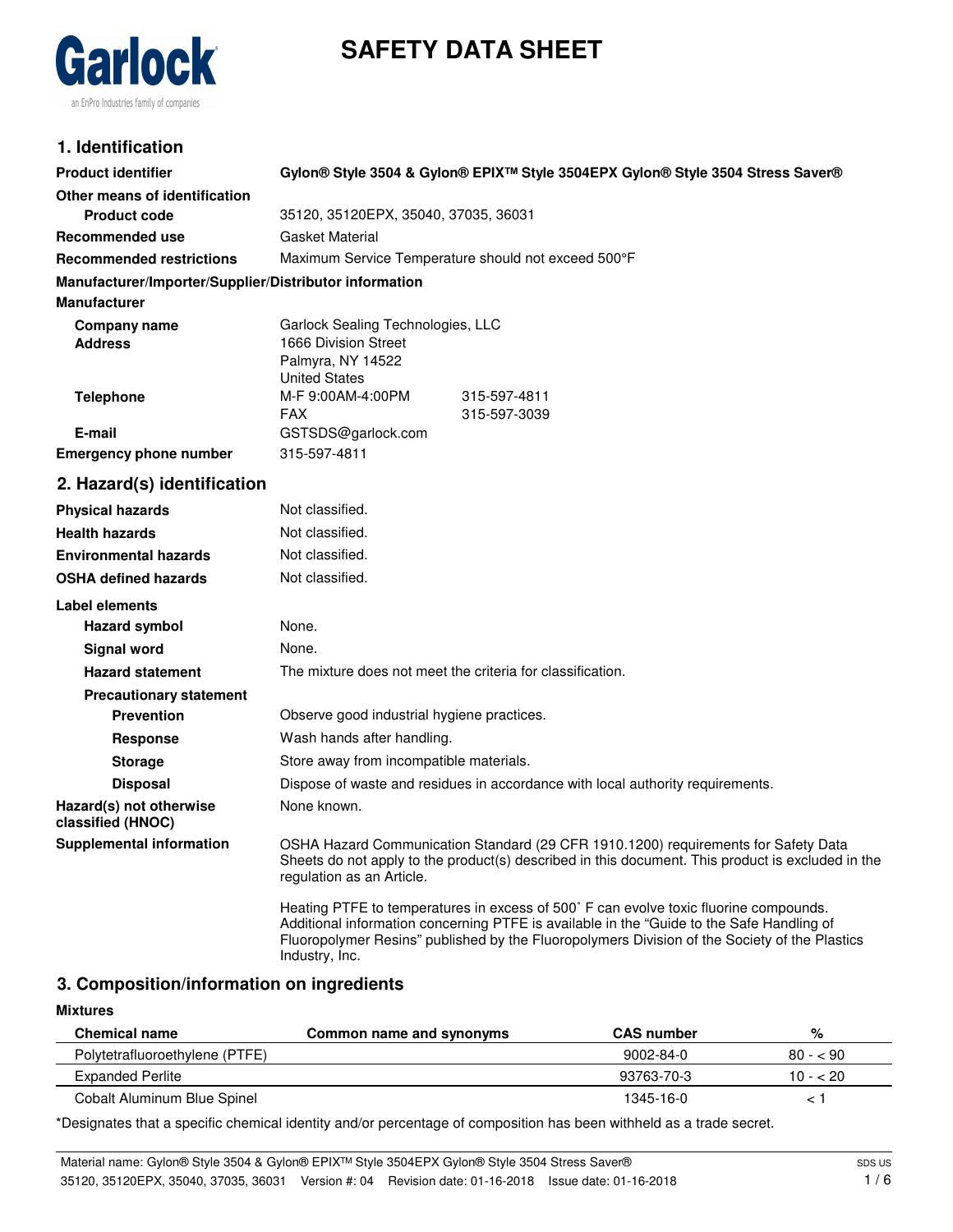### **4. First-aid measures**

| Inhalation                                                                   | No specific intervention is indicated as the product is not likely to be hazardous by inhalation.<br>Consult a physician if necessary. If exposed to fumes from overheating or combustion, move to<br>fresh air. Consult physician if symptoms persist. |
|------------------------------------------------------------------------------|---------------------------------------------------------------------------------------------------------------------------------------------------------------------------------------------------------------------------------------------------------|
| <b>Skin contact</b>                                                          | The product is not likely to be hazardous by skin contact, but cleansing the skin after use is<br>advisable.                                                                                                                                            |
| Eye contact                                                                  | Rinse with water. Get medical attention if irritation develops and persists.                                                                                                                                                                            |
| Ingestion                                                                    | No specific intervention is indicated, as product is not likely to be hazardous by ingestion. Consult<br>a physician if necessary.                                                                                                                      |
| <b>Most important</b><br>symptoms/effects, acute and<br>delayed              | Direct contact with eyes may cause temporary irritation.                                                                                                                                                                                                |
| Indication of immediate<br>medical attention and special<br>treatment needed | Treat symptomatically.                                                                                                                                                                                                                                  |
| <b>General information</b>                                                   | Ensure that medical personnel are aware of the material(s) involved, and take precautions to<br>protect themselves.                                                                                                                                     |
| 5. Fire-fighting measures                                                    |                                                                                                                                                                                                                                                         |

| Suitable extinguishing media                                     | Water fog. Foam. Dry chemical powder. Carbon dioxide (CO2).                                                                                          |
|------------------------------------------------------------------|------------------------------------------------------------------------------------------------------------------------------------------------------|
| Unsuitable extinguishing<br>media                                | Do not use water jet as an extinguisher, as this will spread the fire.                                                                               |
| Specific hazards arising from<br>the chemical                    | During fire, gases hazardous to health may be formed.                                                                                                |
| Special protective equipment<br>and precautions for firefighters | Self-contained breathing apparatus and full protective clothing must be worn in case of fire.                                                        |
| <b>Fire fighting</b><br>equipment/instructions                   | Hydrogen fluoride fumes emitted during a fire can react with water to form hydrofluoric acid. Wear<br>neoprene gloves when handling refuse from fire |
| <b>Specific methods</b>                                          | Use standard firefighting procedures and consider the hazards of other involved materials.                                                           |
| <b>General fire hazards</b>                                      | No unusual fire or explosion hazards noted.                                                                                                          |

# **6. Accidental release measures**

| Personal precautions,<br>protective equipment and<br>emergency procedures | None known.     |
|---------------------------------------------------------------------------|-----------------|
| Methods and materials for<br>containment and cleaning up                  | None necessary. |
| <b>Environmental precautions</b>                                          | None known.     |
| 7 Llandling and atavana                                                   |                 |

# **7. Handling and storage Precautions for safe handling**

Avoid grinding, abrading or other mechanical actions. Dust generated from this material must be managed by wet wiping or vacuuming with HEPA filtration equipped vacuum cleaners. Do not dry sweep or blow dust with compressed air. Avoid breathing dust. Avoid contamination of cigarettes or tobacco with dust from this material.

**Conditions for safe storage, Store in original tightly closed container. including any incompatibilities**

# **8. Exposure controls/personal protection**

### **Occupational exposure limits**

### **US. OSHA Table Z-3 (29 CFR 1910.1000)**

| <b>Components</b>                           | Type | Value            | <b>Form</b>          |
|---------------------------------------------|------|------------------|----------------------|
| <b>Expanded Perlite (CAS</b><br>93763-70-3) | TWA  | $5 \text{ mg/m}$ | Respirable fraction. |
|                                             |      | 15 mg/m $3$      | Total dust.          |
|                                             |      | 50 mppcf         | Total dust.          |
|                                             |      | 15 mppcf         | Respirable fraction. |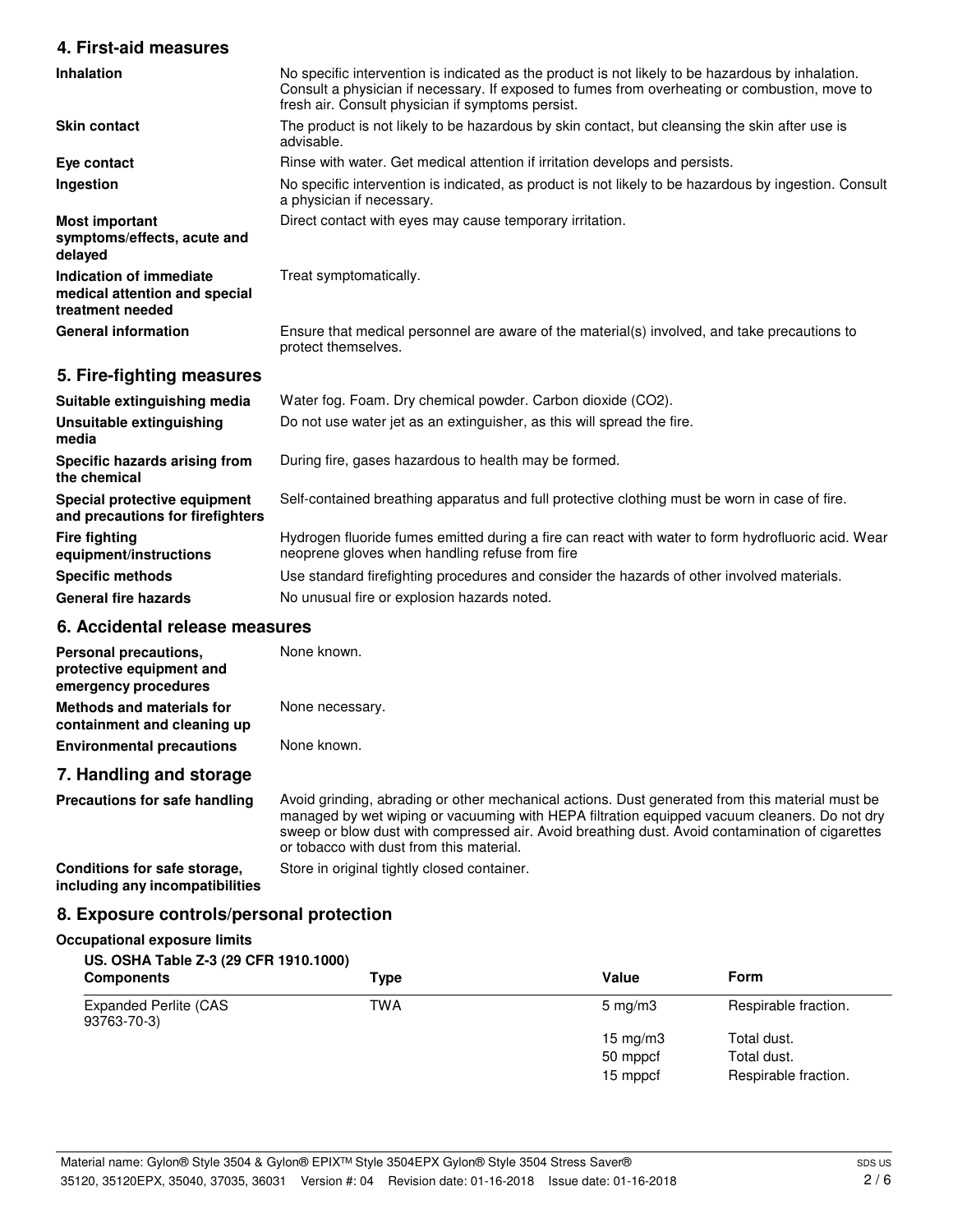| US. ACGIH Threshold Limit Values                                      |                                                                                                                                          |                      |                 |                      |                                                                                                 |
|-----------------------------------------------------------------------|------------------------------------------------------------------------------------------------------------------------------------------|----------------------|-----------------|----------------------|-------------------------------------------------------------------------------------------------|
| <b>Components</b>                                                     | <b>Type</b>                                                                                                                              |                      |                 | Value                |                                                                                                 |
| Cobalt Aluminum Blue<br>Spinel (CAS 1345-16-0)                        | <b>TWA</b>                                                                                                                               |                      |                 | $0.02$ mg/m $3$      |                                                                                                 |
| US. NIOSH: Pocket Guide to Chemical Hazards                           |                                                                                                                                          |                      |                 |                      |                                                                                                 |
| <b>Components</b>                                                     | <b>Type</b>                                                                                                                              |                      |                 | Value                | Form                                                                                            |
| <b>Expanded Perlite (CAS</b><br>93763-70-3)                           | <b>TWA</b>                                                                                                                               |                      |                 | $5$ mg/m $3$         | Respirable.                                                                                     |
|                                                                       |                                                                                                                                          |                      |                 | 10 $mg/m3$           | Total                                                                                           |
| <b>Biological limit values</b>                                        |                                                                                                                                          |                      |                 |                      |                                                                                                 |
| <b>ACGIH Biological Exposure Indices</b>                              |                                                                                                                                          |                      |                 |                      |                                                                                                 |
| <b>Components</b>                                                     | Value                                                                                                                                    | <b>Determinant</b>   | <b>Specimen</b> | <b>Sampling Time</b> |                                                                                                 |
| Cobalt Aluminum Blue<br>Spinel (CAS 1345-16-0)                        | $15 \mu g/l$                                                                                                                             | Cobalt               | Urine           | $\star$              |                                                                                                 |
| * - For sampling details, please see the source document.             |                                                                                                                                          |                      |                 |                      |                                                                                                 |
| Appropriate engineering<br>controls                                   | General ventilation normally adequate.                                                                                                   |                      |                 |                      |                                                                                                 |
| Individual protection measures, such as personal protective equipment |                                                                                                                                          |                      |                 |                      |                                                                                                 |
| Eye/face protection                                                   | product to prevent eye contact with particulate matter.                                                                                  |                      |                 |                      | As generally good practice, safety glasses with side shields are recommended when handling this |
| <b>Skin protection</b>                                                |                                                                                                                                          |                      |                 |                      |                                                                                                 |
| <b>Hand protection</b>                                                | When handling hot material, use heat resistant gloves. Glove selection must take into account any<br>solvents and other hazards present. |                      |                 |                      |                                                                                                 |
| Other                                                                 |                                                                                                                                          | Not normally needed. |                 |                      |                                                                                                 |
| <b>Respiratory protection</b>                                         | Use a particulate filter respirator for particulate concentrations exceeding the Occupational<br>Exposure Limit.                         |                      |                 |                      |                                                                                                 |
| <b>Thermal hazards</b>                                                | Wear appropriate thermal protective clothing, when necessary.                                                                            |                      |                 |                      |                                                                                                 |
| <b>General hygiene</b><br>considerations                              | and before eating, drinking, and/or smoking. Routinely wash work clothing and protective<br>equipment to remove contaminants.            |                      |                 |                      | Always observe good personal hygiene measures, such as washing after handling the material      |
| 9. Physical and chemical properties                                   |                                                                                                                                          |                      |                 |                      |                                                                                                 |

#### **Appearance**

| <b>Physical state</b>                        | Solid.                   |
|----------------------------------------------|--------------------------|
| Form                                         | <b>Sheets or Gaskets</b> |
| Color                                        | Blue                     |
| Odor                                         | None.                    |
| <b>Odor threshold</b>                        | Not available.           |
| рH                                           | Not Applicable           |
| Melting point/freezing point                 | 620.6 °F (327 °C)        |
| Initial boiling point and boiling<br>range   | Not Applicable           |
| <b>Flash point</b>                           | Not Applicable           |
| <b>Evaporation rate</b>                      | Not Applicable           |
| Flammability (solid, gas)                    | Not available.           |
| Upper/lower flammability or explosive limits |                          |
| <b>Flammability limit - lower</b><br>(%)     | Not Applicable           |
| <b>Flammability limit - upper</b><br>(%)     | Not Applicable           |
| Explosive limit - lower (%)                  | Not available.           |
| Explosive limit - upper (%)                  | Not available.           |
| Vapor pressure                               | Not available.           |
| <b>Vapor density</b>                         | Not available.           |
|                                              |                          |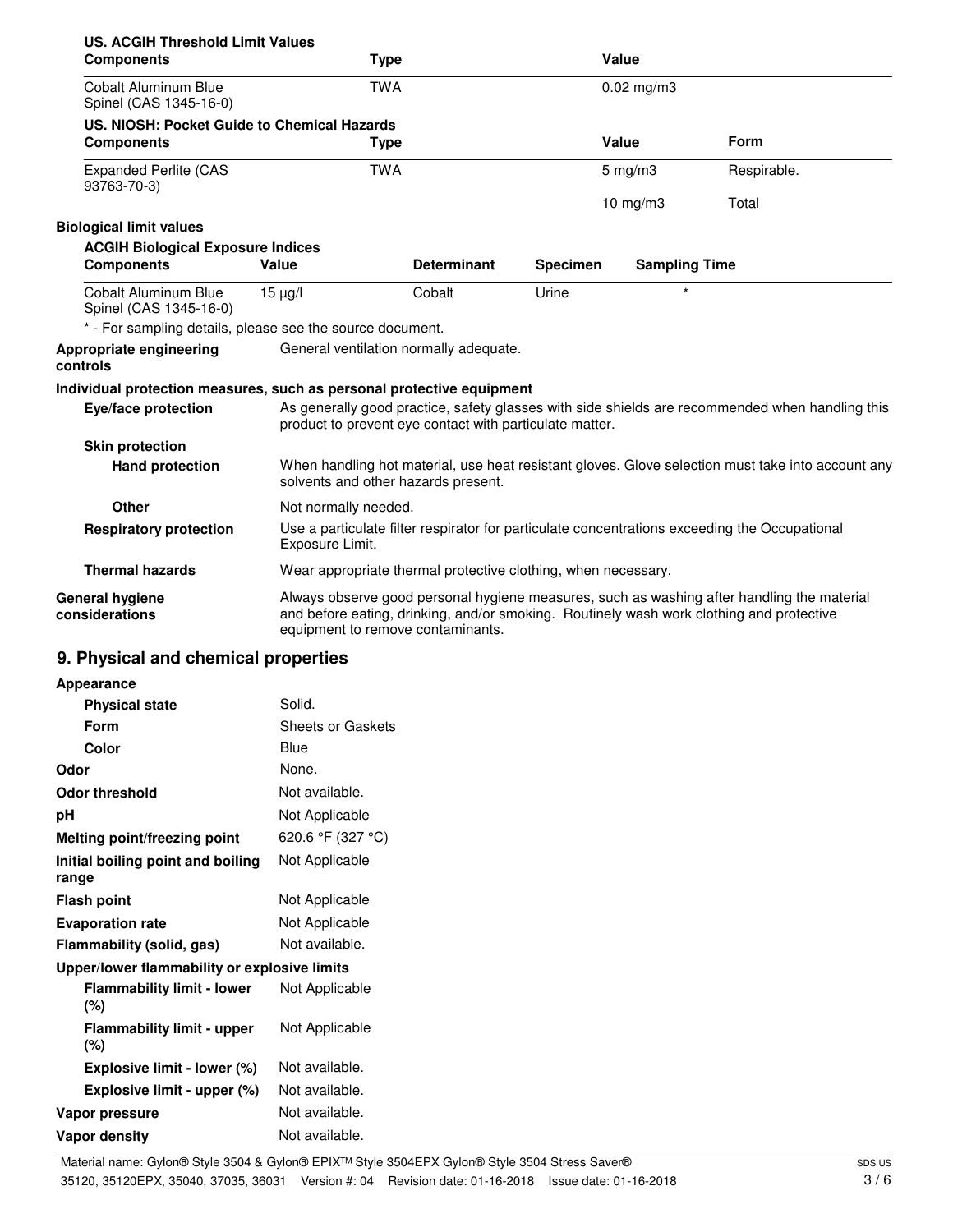| <b>Relative density</b>                           | Not available.               |
|---------------------------------------------------|------------------------------|
| Solubility(ies)                                   |                              |
| Solubility (water)                                | Not Soluble                  |
| <b>Partition coefficient</b><br>(n-octanol/water) | Not Applicable               |
| <b>Auto-ignition temperature</b>                  | 968 - 1040 °F (520 - 560 °C) |
| <b>Decomposition temperature</b>                  | $>$ 500 °F ( $>$ 260 °C)     |
| <b>Viscosity</b>                                  | Not Applicable               |
| <b>Other information</b>                          |                              |
| <b>Density</b>                                    | 1.65 a/cm3                   |
| <b>Specific gravity</b>                           | 1.65                         |

# **10. Stability and reactivity**

| Reactivity                                   | The product is stable and non-reactive under normal conditions of use, storage and transport.                                                                                                                                                                                                                       |
|----------------------------------------------|---------------------------------------------------------------------------------------------------------------------------------------------------------------------------------------------------------------------------------------------------------------------------------------------------------------------|
| <b>Chemical stability</b>                    | Material is stable under normal conditions.                                                                                                                                                                                                                                                                         |
| <b>Possibility of hazardous</b><br>reactions | No dangerous reaction known under conditions of normal use.                                                                                                                                                                                                                                                         |
| <b>Conditions to avoid</b>                   | Keep away from heat, sparks and open flame.                                                                                                                                                                                                                                                                         |
| Incompatible materials                       | Incompatible or can react with finely divided metal powders (e.g. aluminum and magnesium),<br>molten alkali metals, and potent oxidizers like fluorine and related compounds like chlorine<br>trifluoride. Contact with incompatibles can cause fire or explosion.                                                  |
| <b>Hazardous decomposition</b><br>products   | Composition of by-products from the result of a fire or thermal decomposition will vary depending<br>on the specific conditions. Hazardous gases/vapors possibly evolved include smoke, hydrogen<br>fluoride, carbonyl fluoride, perfluorocarbon olefins and carbon monoxide. There may be others<br>unknown to us. |

# **11. Toxicological information**

### **Information on likely routes of exposure**

| <b>Inhalation</b>                                                                  | No adverse effects due to inhalation are expected.                                                                                                                                                                                                                                                                                                                                                                                                                                                                                                                                                                                                                                              |
|------------------------------------------------------------------------------------|-------------------------------------------------------------------------------------------------------------------------------------------------------------------------------------------------------------------------------------------------------------------------------------------------------------------------------------------------------------------------------------------------------------------------------------------------------------------------------------------------------------------------------------------------------------------------------------------------------------------------------------------------------------------------------------------------|
| <b>Skin contact</b>                                                                | No adverse effects due to skin contact are expected.                                                                                                                                                                                                                                                                                                                                                                                                                                                                                                                                                                                                                                            |
| Eye contact                                                                        | Direct contact with eyes may cause temporary irritation.                                                                                                                                                                                                                                                                                                                                                                                                                                                                                                                                                                                                                                        |
| Ingestion                                                                          | Expected to be a low ingestion hazard.                                                                                                                                                                                                                                                                                                                                                                                                                                                                                                                                                                                                                                                          |
| Symptoms related to the<br>physical, chemical and<br>toxicological characteristics | Direct contact with eyes may cause temporary irritation.                                                                                                                                                                                                                                                                                                                                                                                                                                                                                                                                                                                                                                        |
| Information on toxicological effects                                               |                                                                                                                                                                                                                                                                                                                                                                                                                                                                                                                                                                                                                                                                                                 |
| <b>Acute toxicity</b>                                                              | No effects due to exposure to the product are anticipated. If exposed to thermal decomposition<br>products of the PTFE, temporary symptoms of polymer fume fever, a temporary flu-like illness<br>with chills, fever, and sometimes cough, of approximately 24 hours duration may arise. There are<br>some reports in the literature of persistent pulmonary effects in individuals, especially smokers,<br>who have repeated episodes of polymer fume fever. Because of complicating factors, such as<br>mixed exposures and smoking history, these findings are uncertain. Small amounts of carbonyl<br>fluoride and hydrogen fluoride may also be evolved when PTFE is overheated or burned. |
| <b>Skin corrosion/irritation</b>                                                   | Prolonged skin contact may cause temporary irritation.                                                                                                                                                                                                                                                                                                                                                                                                                                                                                                                                                                                                                                          |
| Serious eye damage/eye<br>irritation                                               | Direct contact with eyes may cause temporary irritation.                                                                                                                                                                                                                                                                                                                                                                                                                                                                                                                                                                                                                                        |
| Respiratory or skin sensitization                                                  |                                                                                                                                                                                                                                                                                                                                                                                                                                                                                                                                                                                                                                                                                                 |
| <b>Respiratory sensitization</b>                                                   | Not a respiratory sensitizer.                                                                                                                                                                                                                                                                                                                                                                                                                                                                                                                                                                                                                                                                   |
| <b>Skin sensitization</b>                                                          | This product is not expected to cause skin sensitization.                                                                                                                                                                                                                                                                                                                                                                                                                                                                                                                                                                                                                                       |
| Germ cell mutagenicity                                                             | No data available to indicate product or any components present at greater than 0.1% are<br>mutagenic or genotoxic.                                                                                                                                                                                                                                                                                                                                                                                                                                                                                                                                                                             |
| Carcinogenicity                                                                    | IARC has classified cobalt and cobalt compounds as possibly carcinogenic to humans (Group 2B,<br>Monograph 52). Cobalt Aluminate Blue Spinel pigment is the result of high temperature<br>calcinations of the component substances. Due to its unique crystalline structure the properties of<br>the finished pigment do not necessarily reflect the properties of the component metals or oxides.                                                                                                                                                                                                                                                                                              |
|                                                                                    | <b>IARC Monographs. Overall Evaluation of Carcinogenicity</b>                                                                                                                                                                                                                                                                                                                                                                                                                                                                                                                                                                                                                                   |
|                                                                                    |                                                                                                                                                                                                                                                                                                                                                                                                                                                                                                                                                                                                                                                                                                 |

Cobalt Aluminum Blue Spinel (CAS 1345-16-0) 2B Possibly carcinogenic to humans.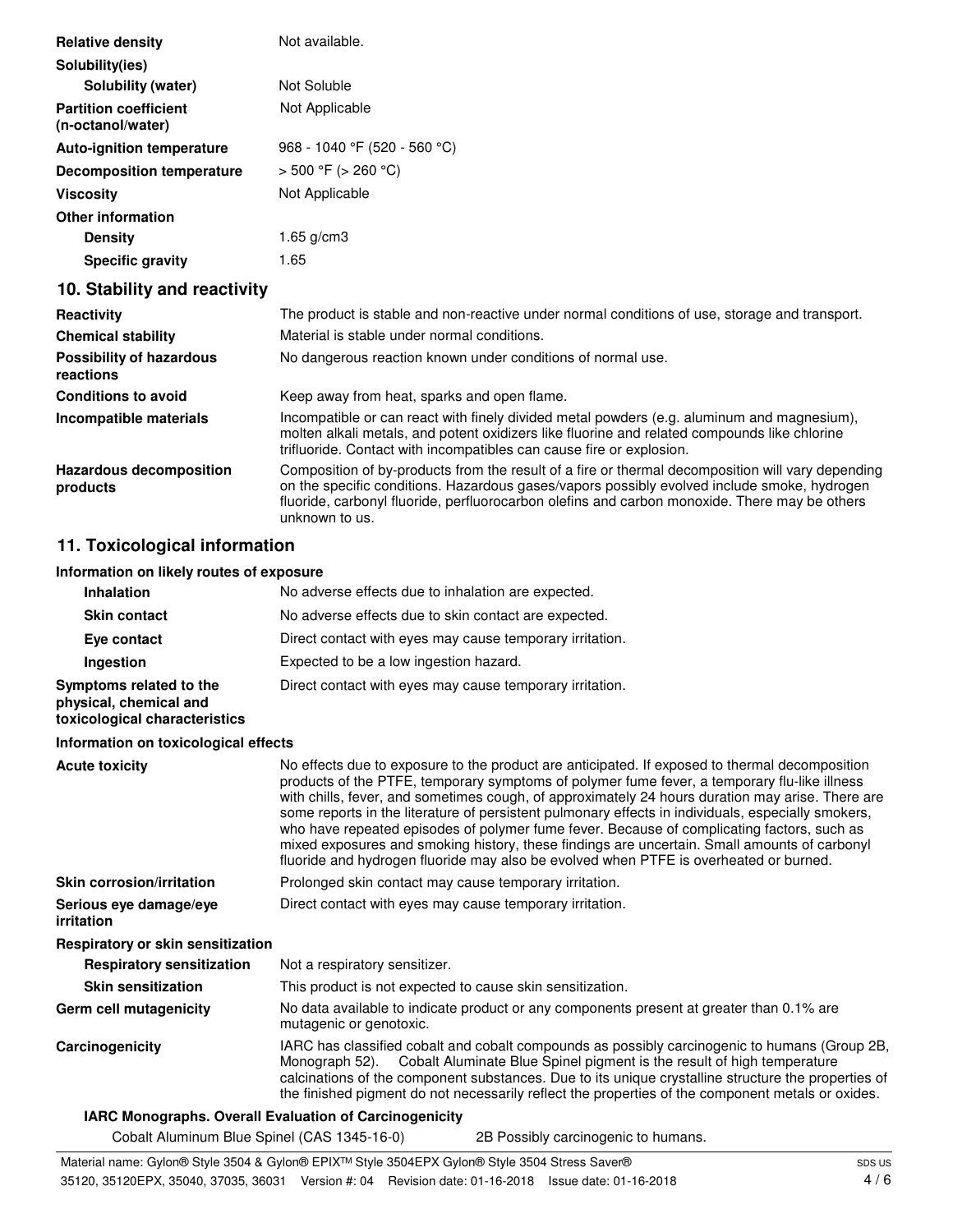| Polytetrafluoroethylene (PTFE) (CAS 9002-84-0)        |                                                                | 3 Not classifiable as to carcinogenicity to humans.                                                                                                                                                   |
|-------------------------------------------------------|----------------------------------------------------------------|-------------------------------------------------------------------------------------------------------------------------------------------------------------------------------------------------------|
|                                                       | OSHA Specifically Regulated Substances (29 CFR 1910.1001-1052) |                                                                                                                                                                                                       |
| Not regulated.                                        |                                                                |                                                                                                                                                                                                       |
|                                                       | US. National Toxicology Program (NTP) Report on Carcinogens    |                                                                                                                                                                                                       |
| Cobalt Aluminum Blue Spinel (CAS 1345-16-0)           |                                                                | Reasonably Anticipated to be a Human Carcinogen.                                                                                                                                                      |
| <b>Reproductive toxicity</b>                          |                                                                | This product is not expected to cause reproductive or developmental effects.                                                                                                                          |
| Specific target organ toxicity -<br>single exposure   | Not classified.                                                |                                                                                                                                                                                                       |
| Specific target organ toxicity -<br>repeated exposure | Not classified.                                                |                                                                                                                                                                                                       |
| <b>Aspiration hazard</b>                              | Not an aspiration hazard.                                      |                                                                                                                                                                                                       |
| 12. Ecological information                            |                                                                |                                                                                                                                                                                                       |
| <b>Ecotoxicity</b>                                    |                                                                | The product is not classified as environmentally hazardous. However, this does not exclude the<br>possibility that large or frequent spills can have a harmful or damaging effect on the environment. |
| Persistence and degradability                         | No data is available on the degradability of this product.     |                                                                                                                                                                                                       |

| Persistence and degradability    | No data is available on the degradability of this product.                                                                                                                                 |
|----------------------------------|--------------------------------------------------------------------------------------------------------------------------------------------------------------------------------------------|
| <b>Bioaccumulative potential</b> | No data available.                                                                                                                                                                         |
| Mobility in soil                 | No data available.                                                                                                                                                                         |
| Other adverse effects            | No other adverse environmental effects (e.g. ozone depletion, photochemical ozone creation<br>potential, endocrine disruption, global warming potential) are expected from this component. |

# **13. Disposal considerations**

| <b>Disposal instructions</b>             | Not available.                                                                                                    |
|------------------------------------------|-------------------------------------------------------------------------------------------------------------------|
| Local disposal regulations               | Dispose in accordance with all applicable regulations.                                                            |
| Hazardous waste code                     | The waste code should be assigned in discussion between the user, the producer and the waste<br>disposal company. |
| Waste from residues / unused<br>products | Dispose of in accordance with local regulations.                                                                  |
| <b>Contaminated packaging</b>            | Not available.                                                                                                    |

# **14. Transport information**

### **DOT**

Not regulated as dangerous goods.

### **IATA**

Not regulated as dangerous goods.

### **IMDG**

Not regulated as dangerous goods.

#### **Transport in bulk according to** Not applicable. **Annex II of MARPOL 73/78 and the IBC Code**

# **15. Regulatory information**

| US federal regulations                         | Communication Standard, 29 CFR 1910.1200.                      | All components are on the U.S. EPA TSCA Inventory List.<br>This product is not known to be a "Hazardous Chemical" as defined by the OSHA Hazard |
|------------------------------------------------|----------------------------------------------------------------|-------------------------------------------------------------------------------------------------------------------------------------------------|
|                                                | TSCA Section 12(b) Export Notification (40 CFR 707, Subpt. D)  |                                                                                                                                                 |
| Not regulated.                                 |                                                                |                                                                                                                                                 |
|                                                | <b>TSCA Chemical Action Plans, Chemicals of Concern</b>        |                                                                                                                                                 |
| Polytetrafluoroethylene (PTFE) (CAS 9002-84-0) |                                                                | Long-Chain Perfluorinated Chemicals (PFCs) Action Plan                                                                                          |
|                                                | <b>CERCLA Hazardous Substance List (40 CFR 302.4)</b>          |                                                                                                                                                 |
| Cobalt Aluminum Blue Spinel (CAS 1345-16-0)    |                                                                | Listed.                                                                                                                                         |
| <b>SARA 304 Emergency release notification</b> |                                                                |                                                                                                                                                 |
| Not regulated.                                 |                                                                |                                                                                                                                                 |
|                                                | OSHA Specifically Regulated Substances (29 CFR 1910.1001-1052) |                                                                                                                                                 |
| Not regulated.                                 |                                                                |                                                                                                                                                 |